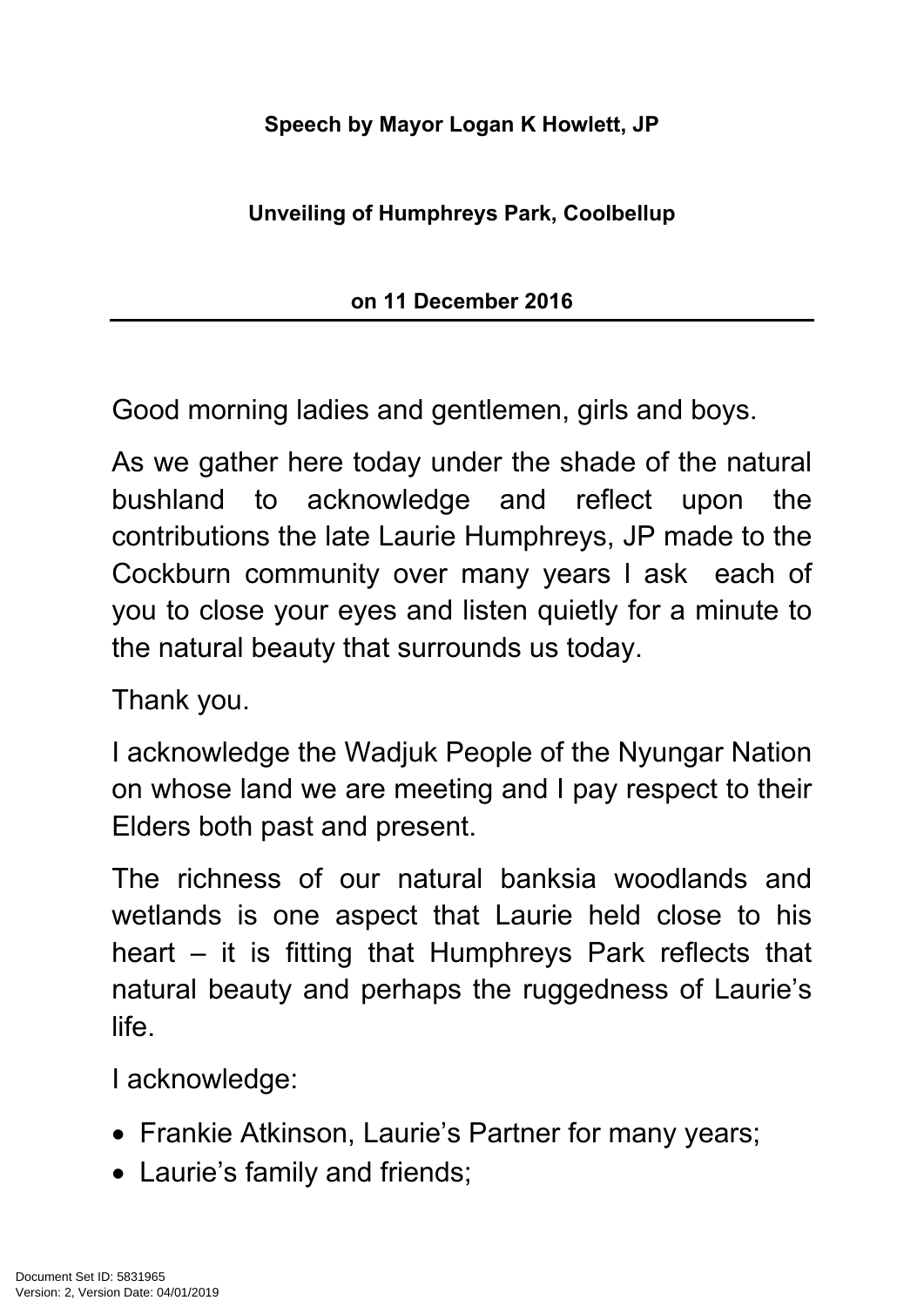- Councillor Bart Houwen:
- Councillor Stephen Pratt and his wife Elena;
- Councillor Steve Portelli;
- My wife Patricia;

One and all.

Being here today amongst Laurie's family and friends is a great honour for my wife Patricia and me.

Long will we remember the conversations about local, state and federal government issues, solving the problems of the world, reflecting on times past and seeking ways to improve the lot of the ordinary man in a complex and demanding world.

In fact, seeking ways to improve the lot of the ordinary man was one of Laurie's strengths.

His experience as a child migrant certainly helped shaped his life and all that he did as a consequence.

His willingness to lead the charge for redress for child migrants saw many people receive guidance, direction and support as their journey of discovery unfolded.

As many of you know, Laurie's photograph is proudly displayed in the Laurie Humphreys Room in Tuart Place, Fremantle.

On every occasion I visit Tuart Place, it is heartening to hear first-hand the personal stories of those people Laurie had helped.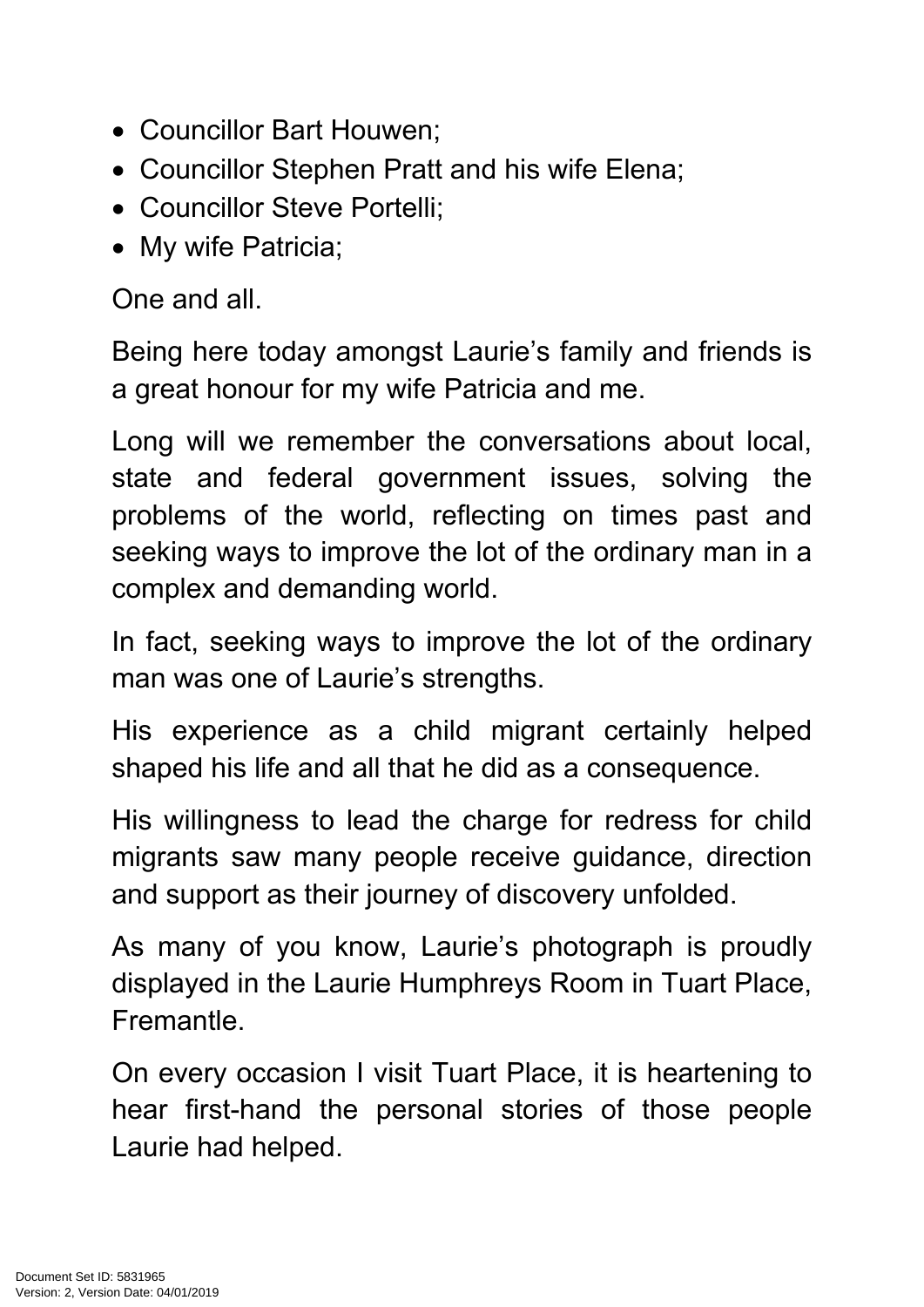In fact, one could say he is revered by those attending Tuart Place as is his brother Terry, who offers the Terry Humphreys Award each year.

Good on you Terry.

As many of us will know, Laurie was in his element:

- whether it was driving a truck;
- his days in the Union movement;
- cruising on some of the most majestic ships plying the ocean waves;
- visiting the capital cities of the world or exploring the villages in the countryside;
- being dressed as Santa in Myers as he brought joy and excitement to thousands of children;
- sitting as a Justice of the Peace; or
- in the Council Chamber helping to shape a then flourishing market garden, flower garden, vineyard and orchard landscape into a new world of increased residential, commercial and retail offerings.

Laurie's long and distinguished local government career with the City of Cockburn, the South West Metropolitan Region and the Western Australian Local Government Association saw his drive, enthusiasm and passion for getting things done shine like a light in the night sky.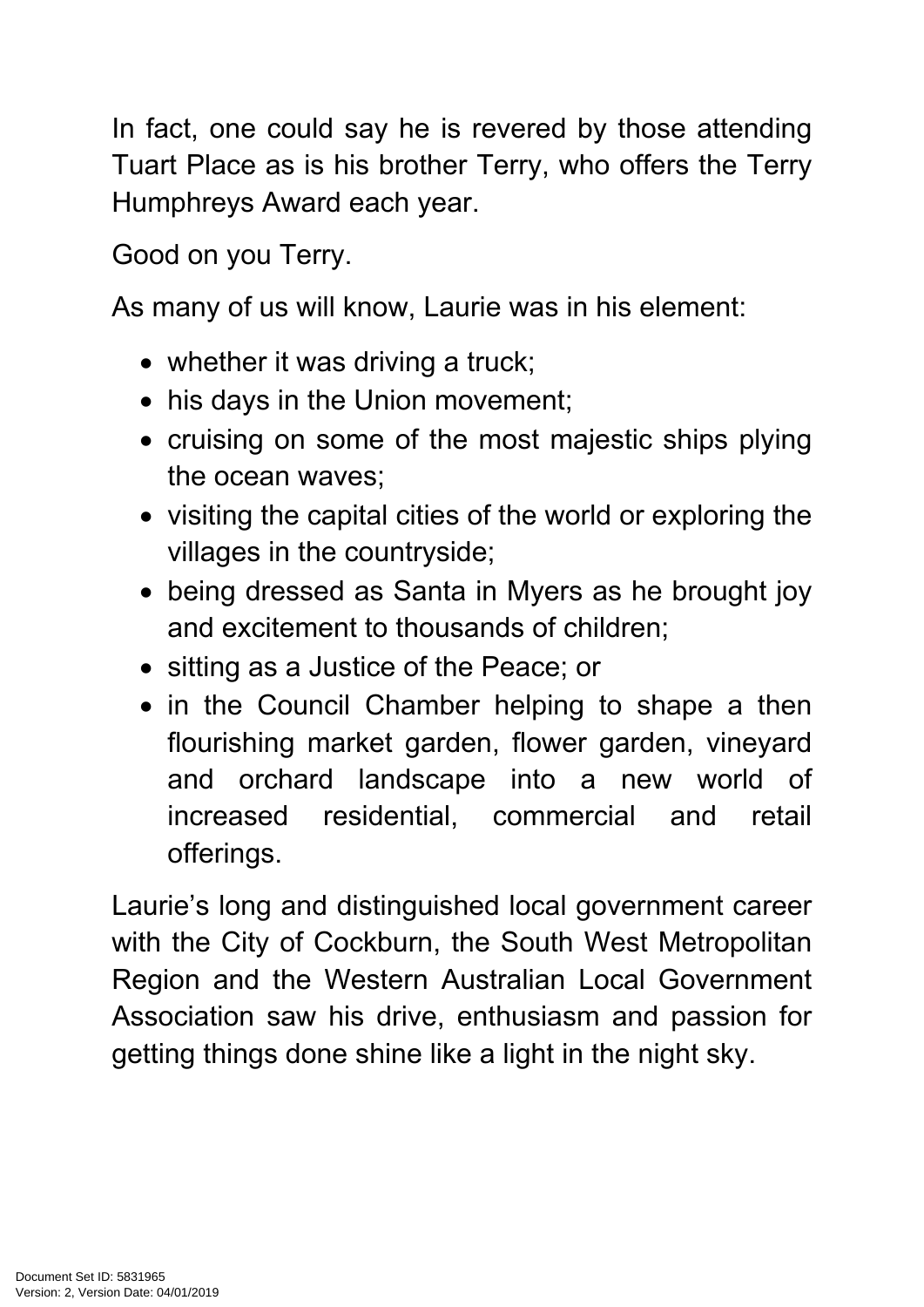As people walk, cycle or drive past the sign I will be unveiling shortly, long may they reflect on the name Humphreys:

- $\bullet$  for he was a man of the people;
- a man that put the community first;
- a man who immersed himself in family and friends;
- a man who left a legacy that we should all strive to understand, value and perpetuate on our own journey through life.

In closing, I take this opportunity to thank the City's staff for preparing the Park and for helping to bring this significant occasion to fruition (Anton Lees, Andy Jarman, Sandra Edgar and Nadia Ucich.

Earlier this week, as the 'Ovation of the Seas', the largest cruise ship to sail into Australian waters entered Fremantle Harbour I thought; that's a clear sign that Laurie has been at work – in fact, he was back in town.

Pulling together the arrival of the 'Ovation of the Seas' and the unveiling of Humphreys Park was surely another great feat. Well done Laurie – still in control, standing on the deck in his tuxedo – ready to engage with the locals and tourists alike.

Ladies and gentlemen, girls and boys.

Laurie has left a legacy to his family and the community:

- $\bullet$  It is one of a love for life:
- Of adventure: